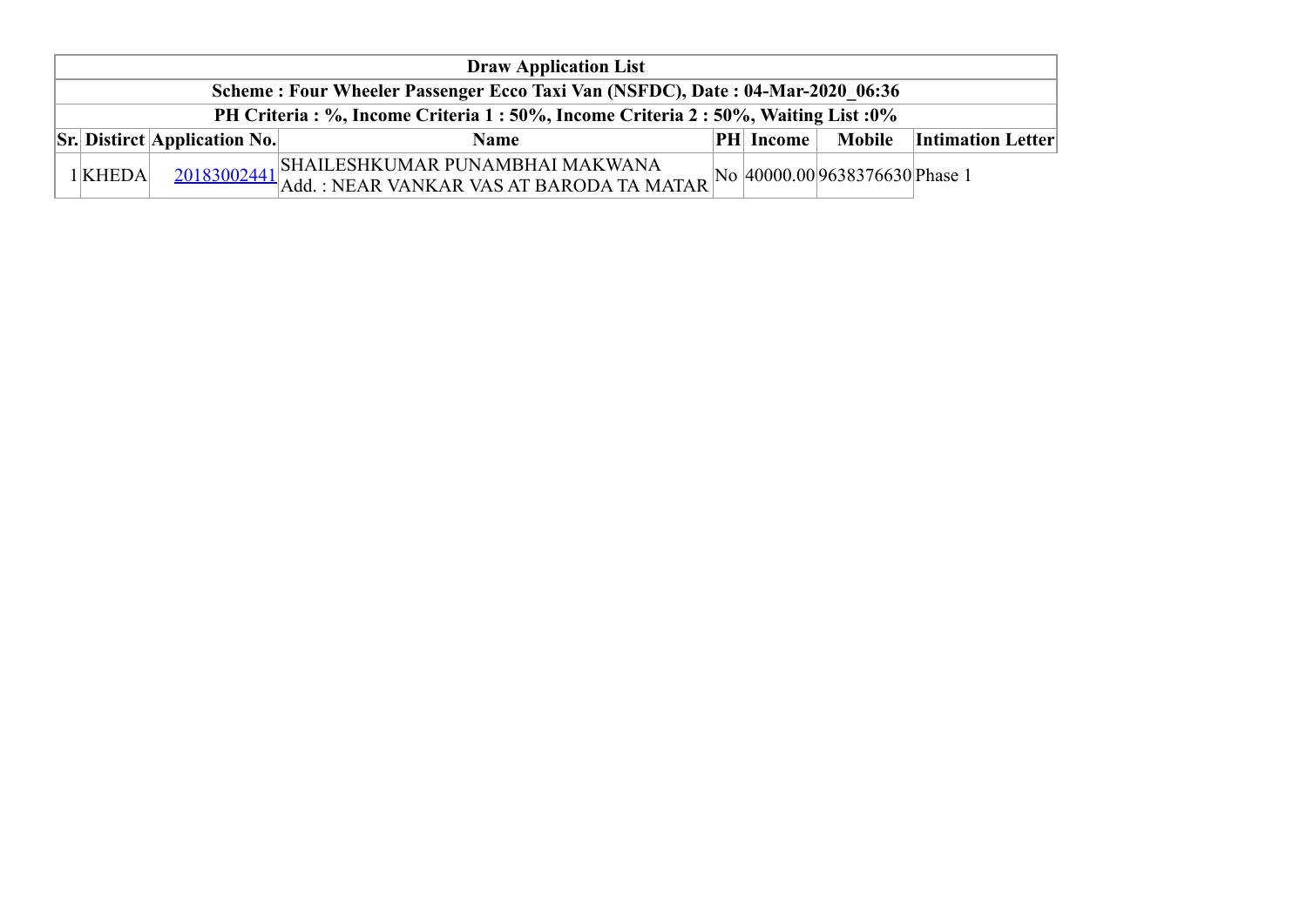| <b>Draw Application List</b>                                                  |                 |                    |                                                                                                                                        |     |        |                                |                             |  |  |
|-------------------------------------------------------------------------------|-----------------|--------------------|----------------------------------------------------------------------------------------------------------------------------------------|-----|--------|--------------------------------|-----------------------------|--|--|
| Scheme: Four Wheeler Passenger Ecco Taxi Van (NSFDC), Date: 04-Mar-2020 06:36 |                 |                    |                                                                                                                                        |     |        |                                |                             |  |  |
| PH Criteria: %, Income Criteria 1:50%, Income Criteria 2:50%, Waiting List:0% |                 |                    |                                                                                                                                        |     |        |                                |                             |  |  |
| Sr.                                                                           | <b>Distirct</b> | Application<br>No. | <b>Name</b>                                                                                                                            | PHI | Income | <b>Mobile</b>                  | Intimation<br><b>Letter</b> |  |  |
|                                                                               |                 |                    | RAMESHBHAI ANTORBHAI SOLANKI<br>1 VADODARA  20183002049 Add. : JALARAM MANDIR FALIYU AT PACHHIYAPURA TA KARJAN DIST<br><b>VADODARA</b> |     |        | No 20000.00 8849219304 Phase 1 |                             |  |  |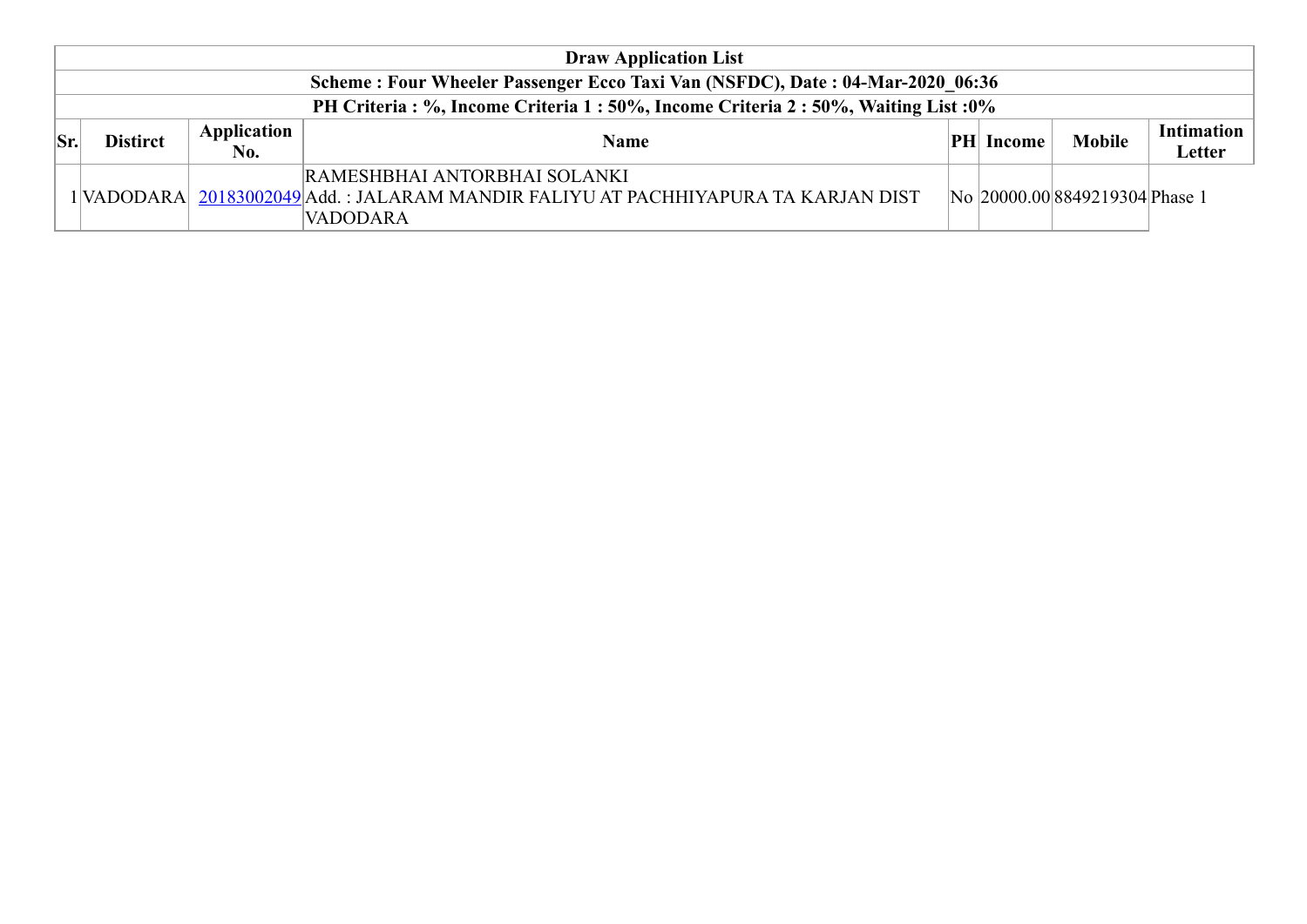|     | <b>Draw Application List</b>                                                         |                           |                                                                                                                              |  |                  |                                |                             |  |  |  |
|-----|--------------------------------------------------------------------------------------|---------------------------|------------------------------------------------------------------------------------------------------------------------------|--|------------------|--------------------------------|-----------------------------|--|--|--|
|     | Scheme: Four Wheeler Passenger Ecco Taxi Van (NSFDC), Date: 04-Mar-2020 06:36        |                           |                                                                                                                              |  |                  |                                |                             |  |  |  |
|     | PH Criteria : %, Income Criteria 1 : 50%, Income Criteria 2 : 50%, Waiting List : 0% |                           |                                                                                                                              |  |                  |                                |                             |  |  |  |
| Sr. | <b>Distirct</b>                                                                      | <b>Application</b><br>No. | <b>Name</b>                                                                                                                  |  | <b>PH</b> Income | <b>Mobile</b>                  | <i>Intimation</i><br>Letter |  |  |  |
|     |                                                                                      |                           | MULJIBHAI BABUBHAI MARU<br>1 BHAVNAGAR 20183001837 Add. : STREET NO 4 SHANTINAGAR BEHIND MOX TEMPLE<br>KUMBHARWADA BHAVNAGAR |  |                  | No 24000.00 9510951592 Phase 1 |                             |  |  |  |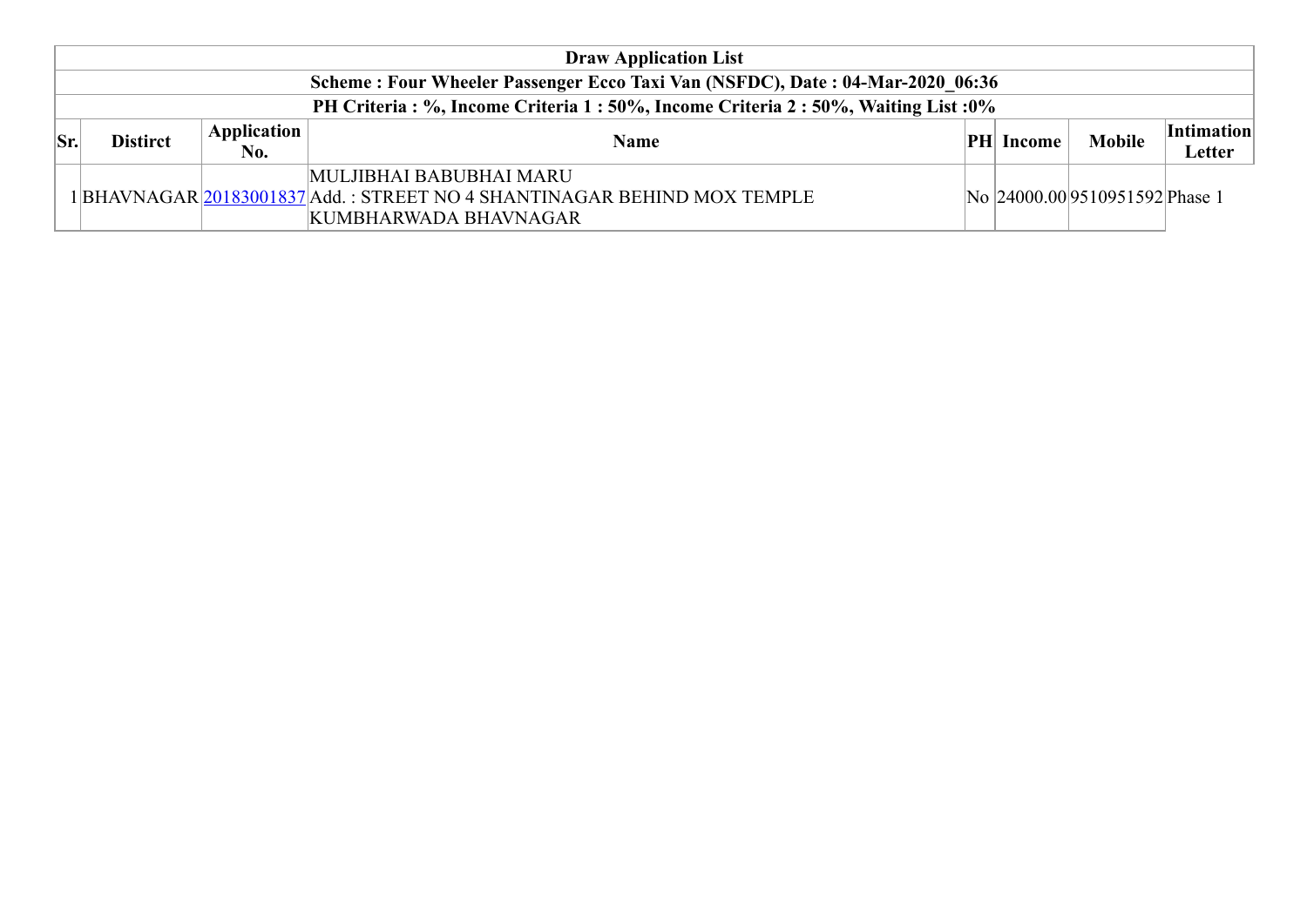|  | <b>Draw Application List</b>                                                         |                                     |                                                                                                                               |  |                  |  |                                 |  |  |  |  |
|--|--------------------------------------------------------------------------------------|-------------------------------------|-------------------------------------------------------------------------------------------------------------------------------|--|------------------|--|---------------------------------|--|--|--|--|
|  | Scheme: Four Wheeler Passenger Ecco Taxi Van (NSFDC), Date: 04-Mar-2020 06:36        |                                     |                                                                                                                               |  |                  |  |                                 |  |  |  |  |
|  | PH Criteria : %, Income Criteria 1 : 50%, Income Criteria 2 : 50%, Waiting List : 0% |                                     |                                                                                                                               |  |                  |  |                                 |  |  |  |  |
|  |                                                                                      | <b>Sr.</b> Distirct Application No. | <b>Name</b>                                                                                                                   |  | <b>PH</b> Income |  | <b>Mobile</b> Intimation Letter |  |  |  |  |
|  | $1$ AMRELI                                                                           |                                     | 20183000732 YUNIK KHIMJIBHAI MARU<br>20183000732 Add. : RAJKOT BHAVNAGAR HIGHWAY, BABRA AMRELI 10 50000.00 9662634985 Phase 1 |  |                  |  |                                 |  |  |  |  |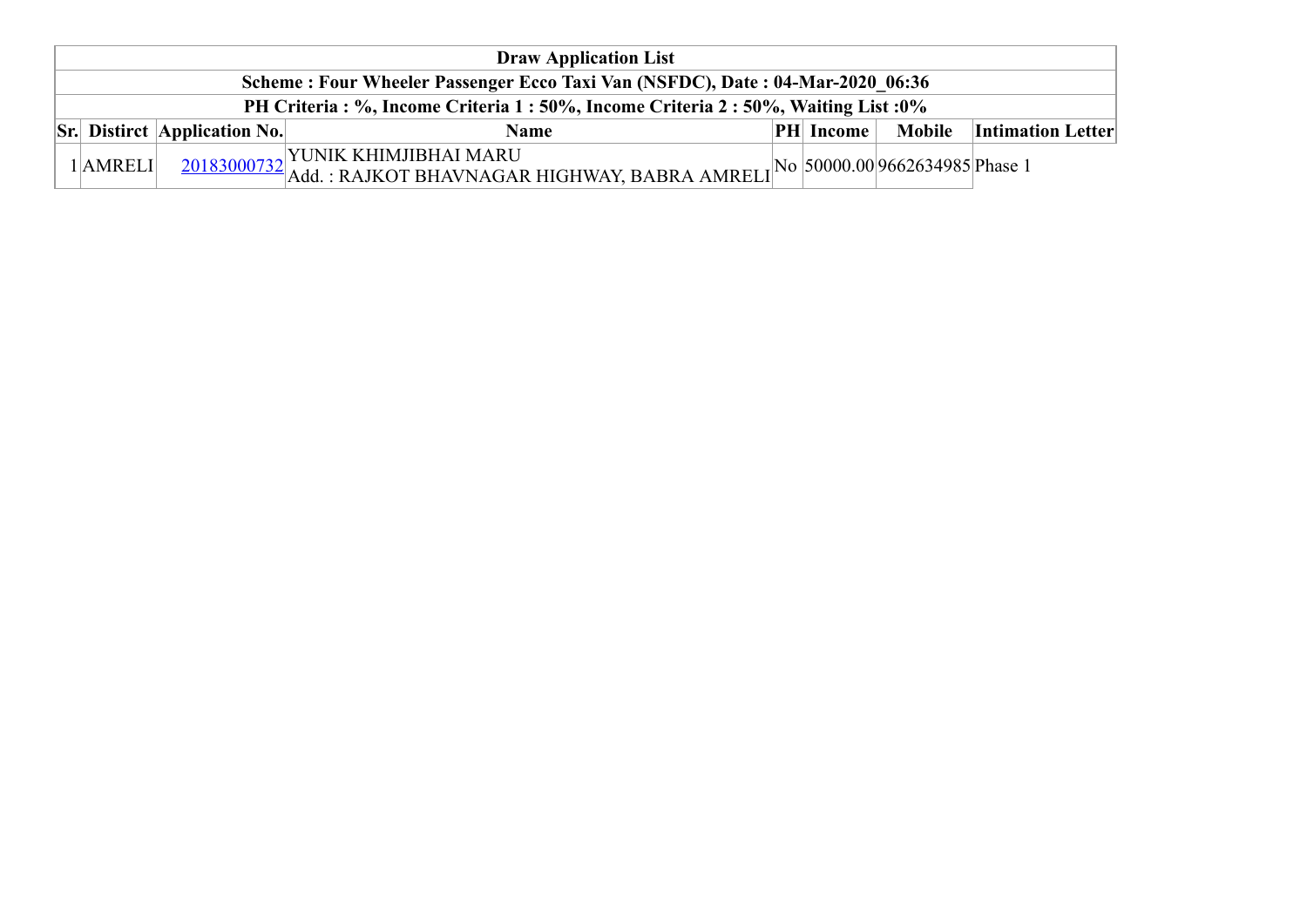| <b>Draw Application List</b>                                                  |                           |                                                                                                                         |  |                  |                                |                             |  |  |  |
|-------------------------------------------------------------------------------|---------------------------|-------------------------------------------------------------------------------------------------------------------------|--|------------------|--------------------------------|-----------------------------|--|--|--|
| Scheme: Four Wheeler Passenger Ecco Taxi Van (NSFDC), Date: 04-Mar-2020 06:36 |                           |                                                                                                                         |  |                  |                                |                             |  |  |  |
| PH Criteria: %, Income Criteria 1:50%, Income Criteria 2:50%, Waiting List:0% |                           |                                                                                                                         |  |                  |                                |                             |  |  |  |
| <b>Sr.</b> Distirct                                                           | <b>Application</b><br>No. | <b>Name</b>                                                                                                             |  | <b>PH</b> Income | <b>Mobile</b>                  | <b>Intimation</b><br>Letter |  |  |  |
| $1$ SURAT                                                                     |                           | BHARATBHAI GANGARAMBHAI KANTHARIYA<br>20183001574 Add.: AT:VASWARI, OPP:JAIN ARADHANA BHAVAN POST:SAYAN<br>.TAL:OLPAD . |  |                  | No 45000.00 8469110346 Phase 1 |                             |  |  |  |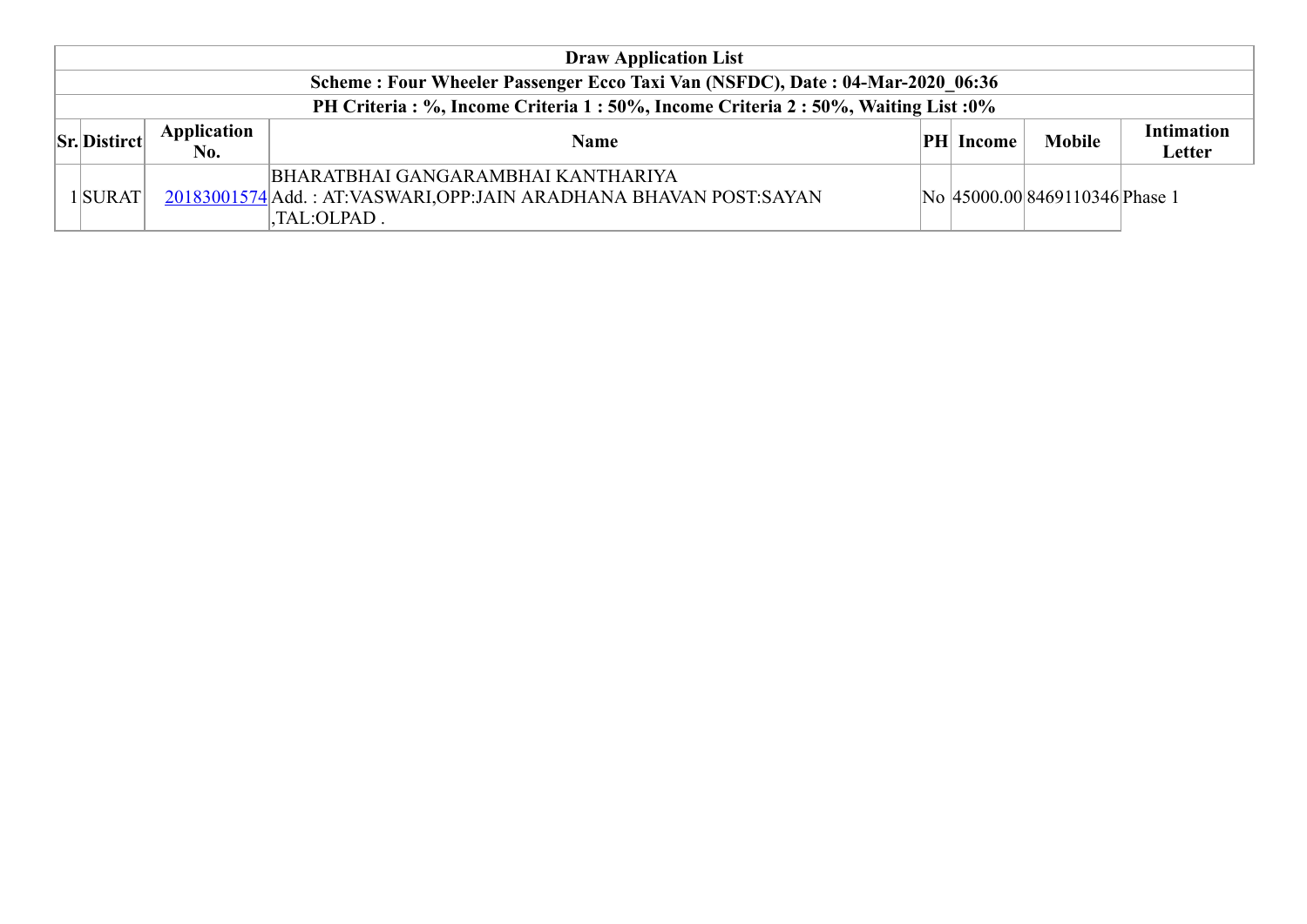|     | <b>Draw Application List</b>                                                  |                 |                                                                                                                                   |  |               |  |                                 |  |  |  |  |
|-----|-------------------------------------------------------------------------------|-----------------|-----------------------------------------------------------------------------------------------------------------------------------|--|---------------|--|---------------------------------|--|--|--|--|
|     | Scheme: Four Wheeler Passenger Ecco Taxi Van (NSFDC), Date: 04-Mar-2020 06:36 |                 |                                                                                                                                   |  |               |  |                                 |  |  |  |  |
|     | PH Criteria: %, Income Criteria 1:50%, Income Criteria 2:50%, Waiting List:0% |                 |                                                                                                                                   |  |               |  |                                 |  |  |  |  |
| Sr. | <b>Distirct</b>                                                               | Application No. | Name                                                                                                                              |  | $ PH $ Income |  | <b>Mobile</b> Intimation Letter |  |  |  |  |
|     | 1 MAHESANA                                                                    |                 | $\frac{20183000938}{\text{Add.}: \text{AT-POST-CHOTIYA TA-KHERALU}} \text{No} \left  35000.00 \right  9723857768 \text{Phase 1}}$ |  |               |  |                                 |  |  |  |  |
|     |                                                                               |                 |                                                                                                                                   |  |               |  |                                 |  |  |  |  |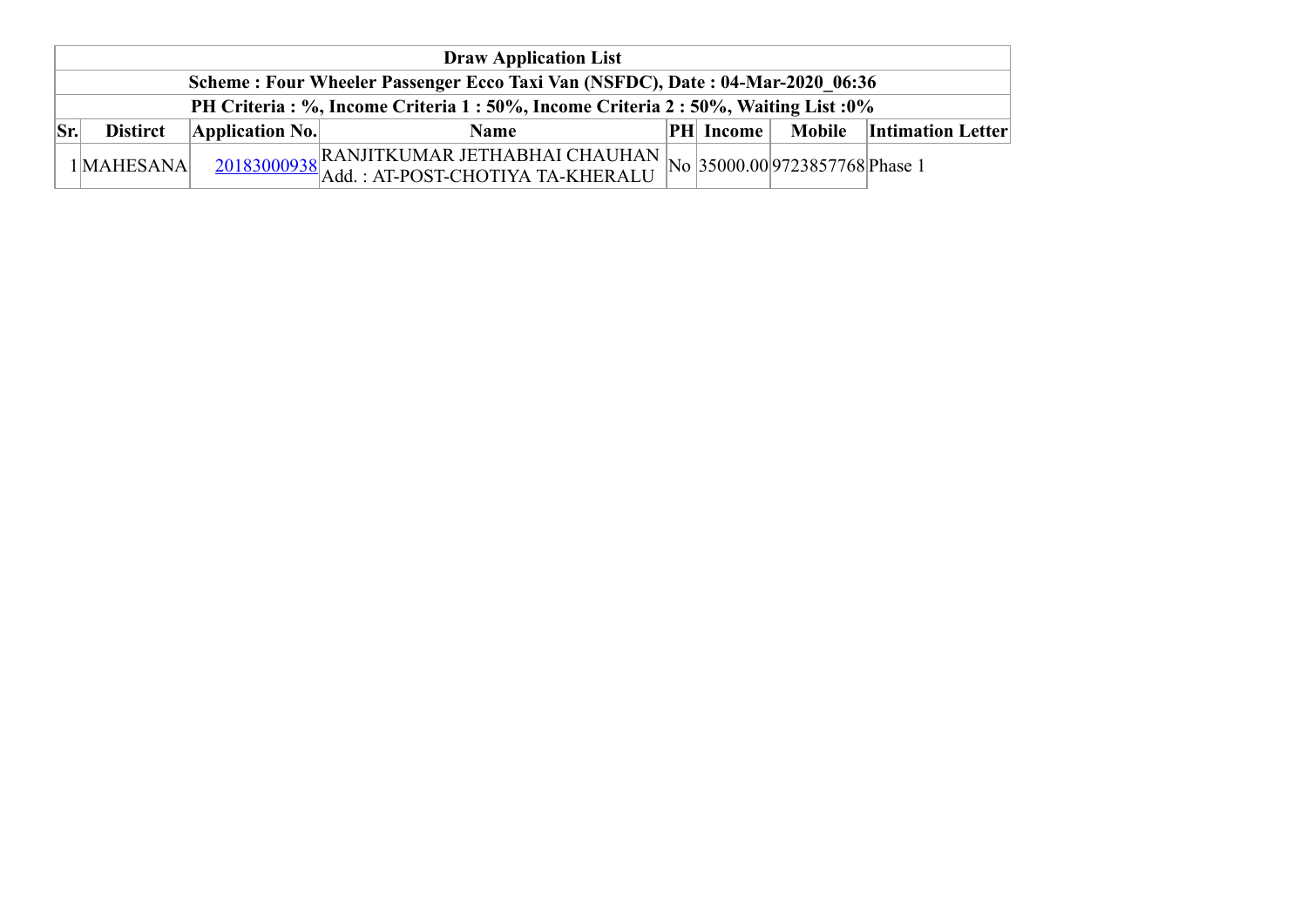|                                                                               | <b>Draw Application List</b>                                                  |                    |                                                                                                                        |  |                  |                                |                             |  |  |  |
|-------------------------------------------------------------------------------|-------------------------------------------------------------------------------|--------------------|------------------------------------------------------------------------------------------------------------------------|--|------------------|--------------------------------|-----------------------------|--|--|--|
| Scheme: Four Wheeler Passenger Ecco Taxi Van (NSFDC), Date: 04-Mar-2020 06:36 |                                                                               |                    |                                                                                                                        |  |                  |                                |                             |  |  |  |
|                                                                               | PH Criteria: %, Income Criteria 1:50%, Income Criteria 2:50%, Waiting List:0% |                    |                                                                                                                        |  |                  |                                |                             |  |  |  |
| $\vert$ Sr.                                                                   | <b>Distirct</b>                                                               | Application<br>No. | <b>Name</b>                                                                                                            |  | <b>PH</b> Income | <b>Mobile</b>                  | <b>Intimation</b><br>Letter |  |  |  |
|                                                                               | 1JAMNAGAR                                                                     |                    | RAHULBHAI JENTIBHAI VANIYA<br>20183000736 Add.: S/O. JENTIBHAI, GOHIL VAS, LALPUR, TA-LALPUR, DIST-<br><b>JAMNAGAR</b> |  |                  | No 58000.00 8320414512 Phase 1 |                             |  |  |  |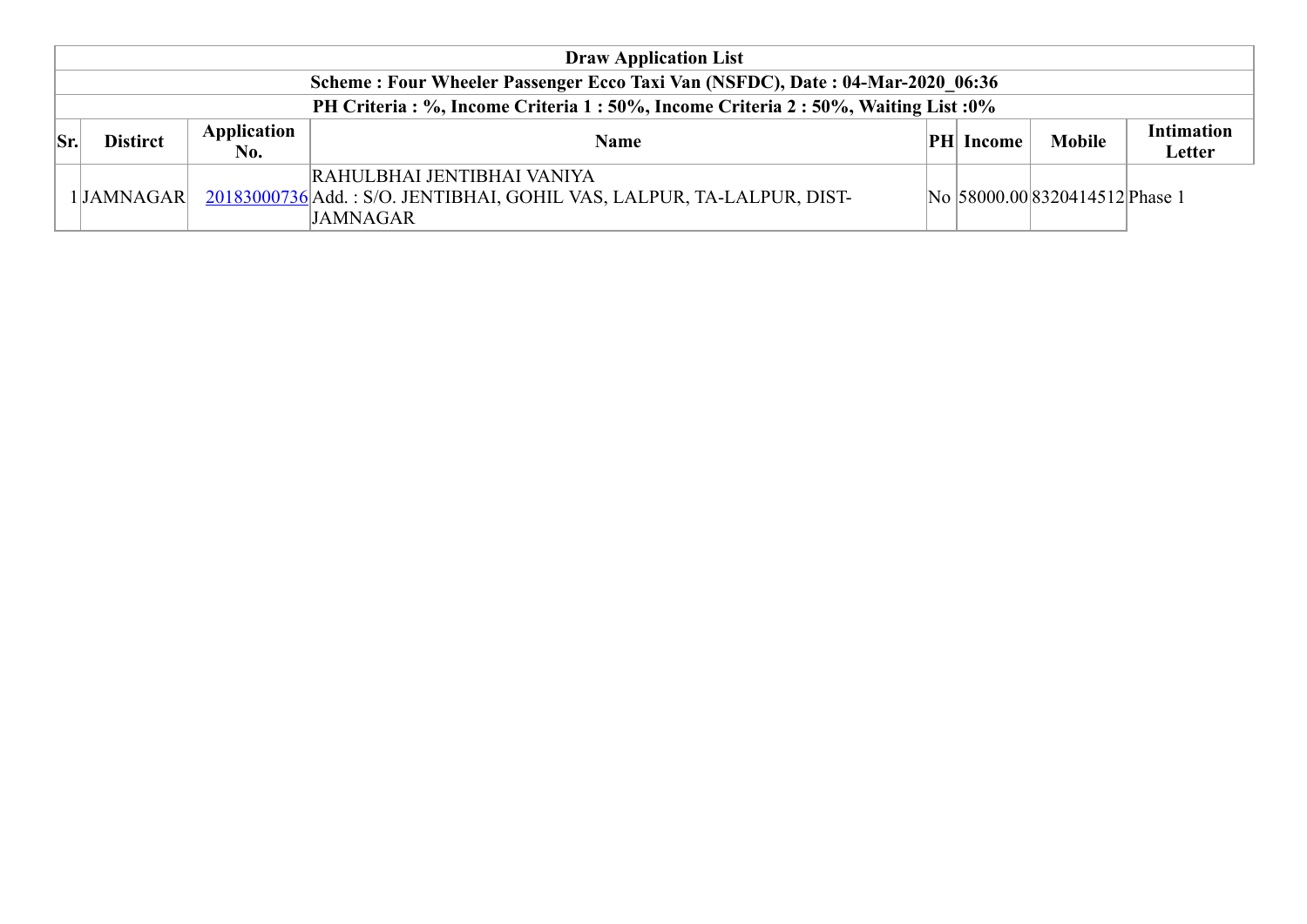| <b>Draw Application List</b>                                                  |                                        |                                                                                                                                                                                                                                                                                                                                                                                                                                                          |  |               |        |                          |  |  |  |
|-------------------------------------------------------------------------------|----------------------------------------|----------------------------------------------------------------------------------------------------------------------------------------------------------------------------------------------------------------------------------------------------------------------------------------------------------------------------------------------------------------------------------------------------------------------------------------------------------|--|---------------|--------|--------------------------|--|--|--|
| Scheme: Four Wheeler Passenger Ecco Taxi Van (NSFDC), Date: 04-Mar-2020 06:36 |                                        |                                                                                                                                                                                                                                                                                                                                                                                                                                                          |  |               |        |                          |  |  |  |
| PH Criteria: %, Income Criteria 1:50%, Income Criteria 2:50%, Waiting List:0% |                                        |                                                                                                                                                                                                                                                                                                                                                                                                                                                          |  |               |        |                          |  |  |  |
|                                                                               | $\vert$ Sr. Distirct   Application No. | Name                                                                                                                                                                                                                                                                                                                                                                                                                                                     |  | $ PH $ Income | Mobile | <b>Intimation Letter</b> |  |  |  |
| $1$ <b>RAJKOT</b>                                                             |                                        | , CHANDUBHAIKANJIBHAI KANJIBHAI SAGATHIYA                                                                                                                                                                                                                                                                                                                                                                                                                |  |               |        |                          |  |  |  |
|                                                                               |                                        | $\frac{20183000894}{\text{Add.}:} \frac{\text{CHAPTERAINJIDHAI RANJIDHAI SAVATIII IA}}{\text{Add.}:} \frac{1}{\text{NUNAGAR}} \frac{\text{EXAMPLEBINA}}{\text{NOLI}} \frac{\text{NOLI II IA}}{\text{NOLI}} \frac{\text{NOLI}}{\text{NOLI}} \frac{\text{NOLI}}{\text{NOLI}} \frac{\text{NOLI}}{\text{NLOI}} \frac{\text{NOLI}}{\text{NLOI}} \frac{\text{NOLI}}{\text{NLOI}} \frac{\text{NOLI}}{\text{NLOI}} \frac{\text{NOLI}}{\text{NLOI}} \frac{\text{$ |  |               |        |                          |  |  |  |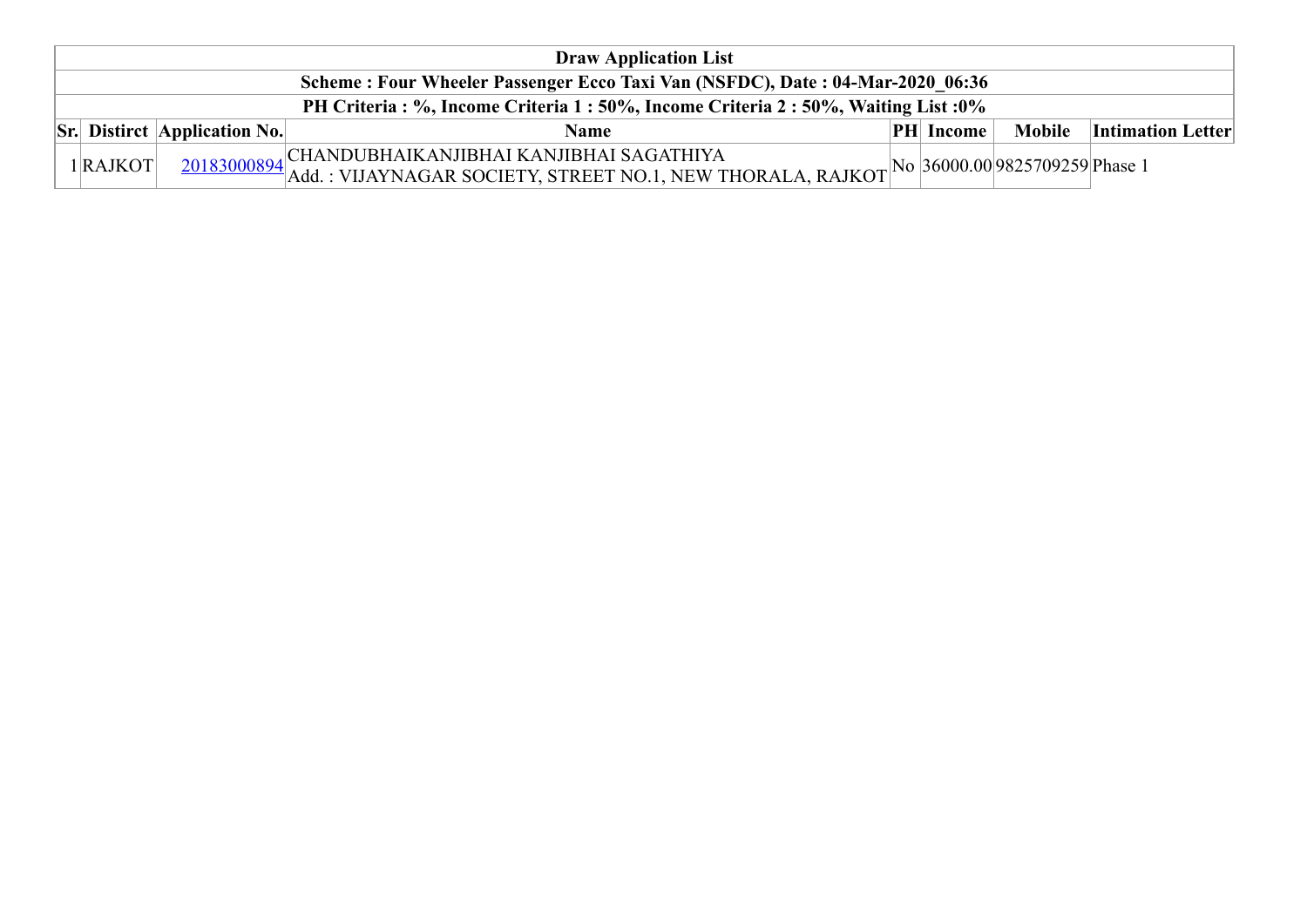| <b>Draw Application List</b> |                                                                               |                                                                             |  |                  |                                |                                 |  |  |  |  |
|------------------------------|-------------------------------------------------------------------------------|-----------------------------------------------------------------------------|--|------------------|--------------------------------|---------------------------------|--|--|--|--|
|                              | Scheme: Four Wheeler Passenger Ecco Taxi Van (NSFDC), Date: 04-Mar-2020 06:36 |                                                                             |  |                  |                                |                                 |  |  |  |  |
|                              | PH Criteria: %, Income Criteria 1:50%, Income Criteria 2:50%, Waiting List:0% |                                                                             |  |                  |                                |                                 |  |  |  |  |
| $ S_{r} $<br><b>Distirct</b> | Application No.                                                               | <b>Name</b>                                                                 |  | <b>PH</b> Income |                                | <b>Mobile</b> Intimation Letter |  |  |  |  |
| 1SURENDRANAGAR               |                                                                               | 20183000857 MEHUL MOHANBHAI SINDHAV<br>Add.: DR.AMBEDKARNAGAR, DHRANGADHRA. |  |                  | No 68000.00 7622812874 Phase 1 |                                 |  |  |  |  |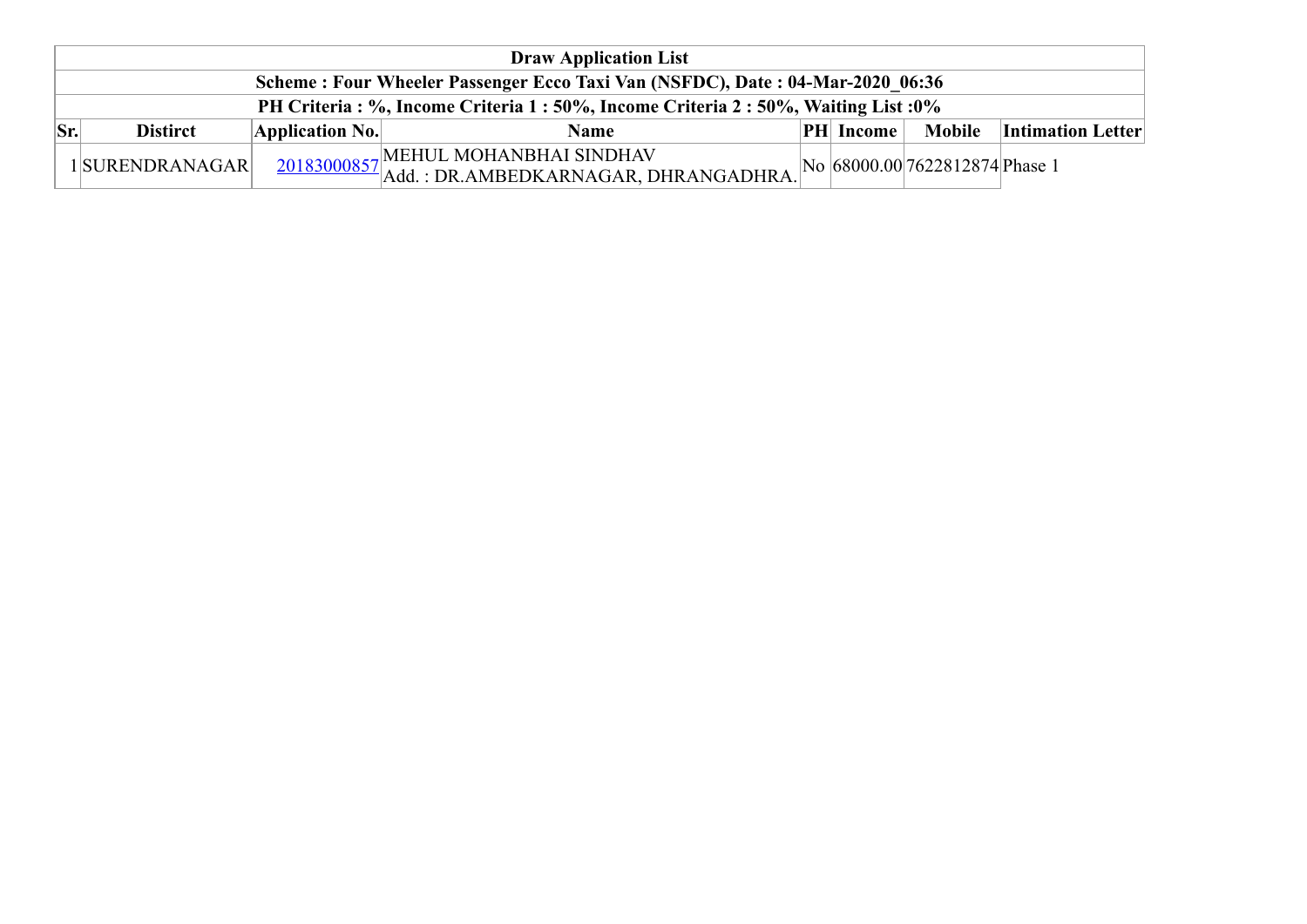|     | <b>Draw Application List</b>                                                                           |             |                                                                                                                                             |    |        |                                 |                   |  |  |  |  |
|-----|--------------------------------------------------------------------------------------------------------|-------------|---------------------------------------------------------------------------------------------------------------------------------------------|----|--------|---------------------------------|-------------------|--|--|--|--|
|     | Scheme: Four Wheeler Passenger Ecco Taxi Van (NSFDC), Date: 04-Mar-2020 06:36                          |             |                                                                                                                                             |    |        |                                 |                   |  |  |  |  |
|     | Ahmedabad - City, PH Criteria : %, Income Criteria 1 : 50%, Income Criteria 2 : 50%, Waiting List : 0% |             |                                                                                                                                             |    |        |                                 |                   |  |  |  |  |
| Sr. | <b>Distirct</b>                                                                                        | Application | <b>Name</b>                                                                                                                                 | PH | Income | <b>Mobile</b>                   | <i>Intimation</i> |  |  |  |  |
|     |                                                                                                        | No.         |                                                                                                                                             |    |        |                                 | Letter            |  |  |  |  |
|     |                                                                                                        |             | 1 AHMEDABAD 20183001315 MILAP SURESHCHANDRA SOLANKI<br>Add.: 2/32, C COLONY, OPP. ASHOK MILL, NARODA ROAD, AHMEDABAD                        |    |        | No 261360.00 8238032130 Phase 1 |                   |  |  |  |  |
|     |                                                                                                        |             | <b>BHARAT PETHABHAI MAKWANA</b><br>2 AHMEDABAD 20183002051 Add.: C-54, JAY CHAMUNDA MA NI CHALI, RAMAPIR NO TEKRO, JUNA<br>WADAJ, AHMEDABAD | No |        | 72000.00 9638630674 Phase 1     |                   |  |  |  |  |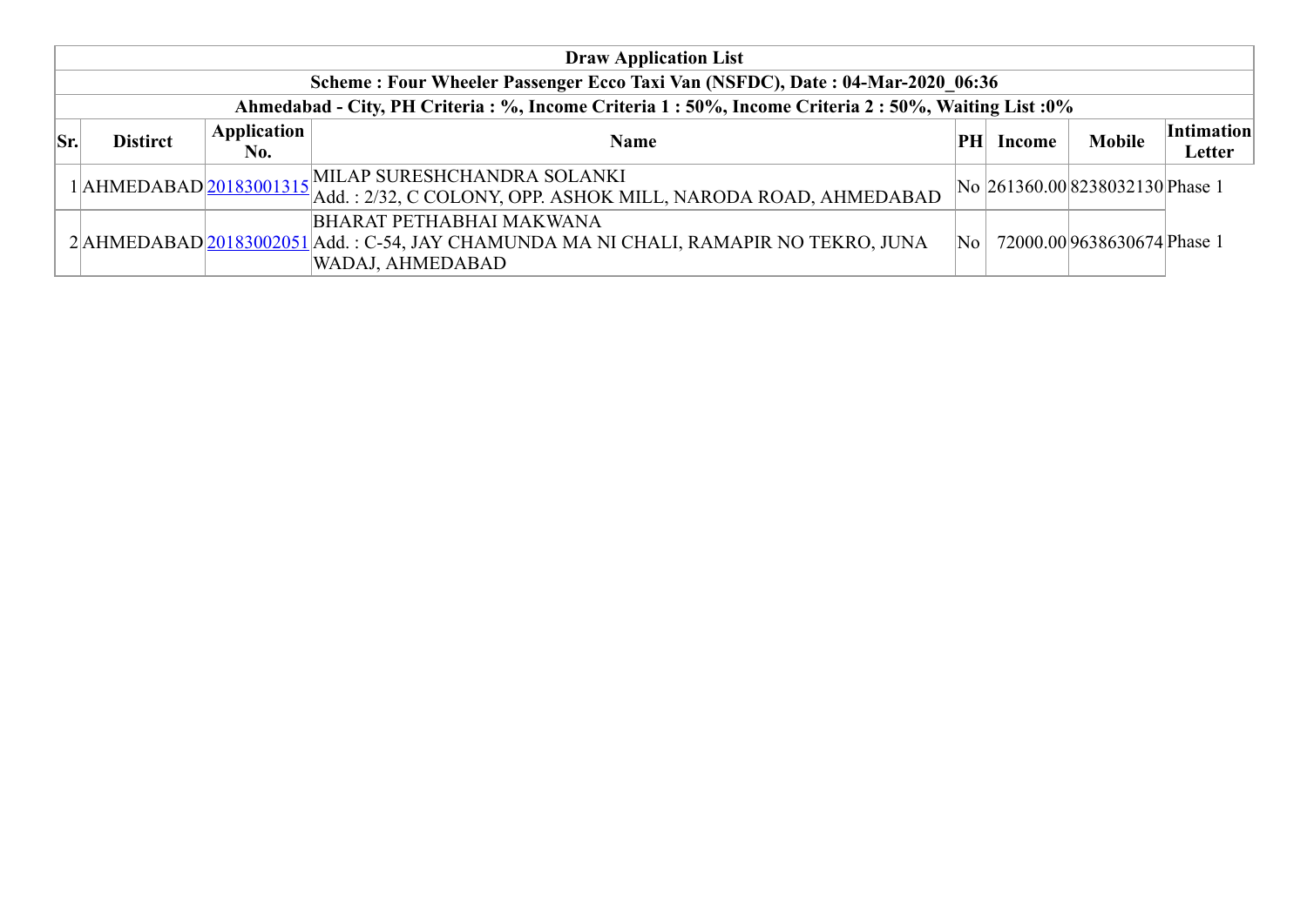|     | <b>Draw Application List</b>                                                         |                 |                                                                                                                               |  |                  |  |                                 |  |  |  |  |
|-----|--------------------------------------------------------------------------------------|-----------------|-------------------------------------------------------------------------------------------------------------------------------|--|------------------|--|---------------------------------|--|--|--|--|
|     | Scheme: Four Wheeler Passenger Ecco Taxi Van (NSFDC), Date: 04-Mar-2020 06:36        |                 |                                                                                                                               |  |                  |  |                                 |  |  |  |  |
|     | PH Criteria : %, Income Criteria 1 : 50%, Income Criteria 2 : 50%, Waiting List : 0% |                 |                                                                                                                               |  |                  |  |                                 |  |  |  |  |
| Sr. | <b>Distirct</b>                                                                      | Application No. | Name                                                                                                                          |  | <b>PH</b> Income |  | <b>Mobile</b> Intimation Letter |  |  |  |  |
|     | 1SABAR KANTHA                                                                        |                 | MRUGESHBHAI RAMANBHAI CHAMAR<br>20183001119 Add.: AT-MANORPUR, TA.HIMATNAGAR, DIST.SABARKANTHA No 33500.00 9714179802 Phase 1 |  |                  |  |                                 |  |  |  |  |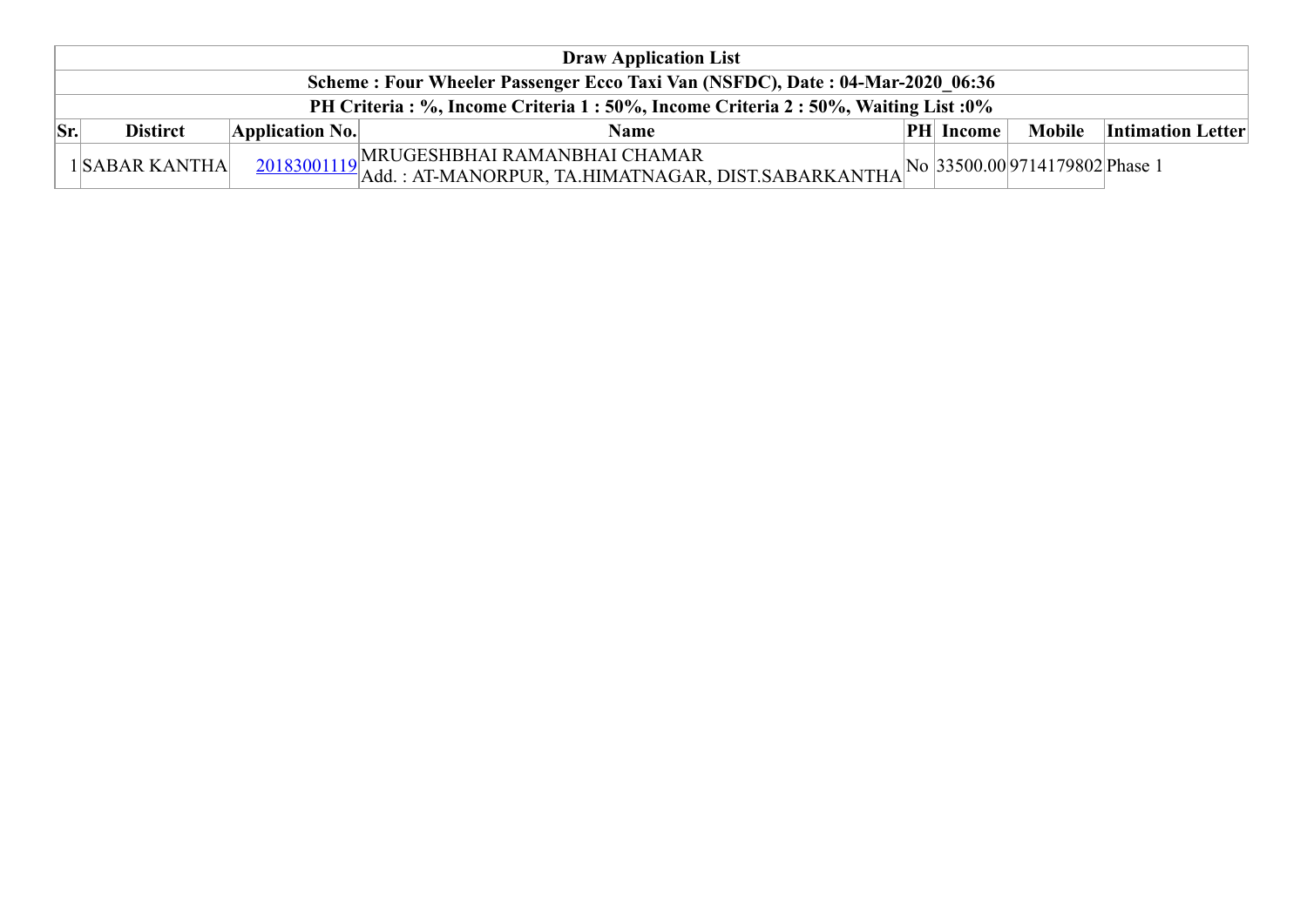| <b>Draw Application List</b>                                                  |                                                                            |                                                                                                                                         |  |                  |  |                                 |  |  |  |  |
|-------------------------------------------------------------------------------|----------------------------------------------------------------------------|-----------------------------------------------------------------------------------------------------------------------------------------|--|------------------|--|---------------------------------|--|--|--|--|
| Scheme: Four Wheeler Passenger Ecco Taxi Van (NSFDC), Date: 04-Mar-2020 06:36 |                                                                            |                                                                                                                                         |  |                  |  |                                 |  |  |  |  |
| PH Criteria: %, Income Criteria 1:50%, Income Criteria 2:50%, Waiting List:0% |                                                                            |                                                                                                                                         |  |                  |  |                                 |  |  |  |  |
|                                                                               | $\left  \text{Sr.}\right $ Distirct $\left  \text{Application No.}\right $ | <b>Name</b>                                                                                                                             |  | <b>PH</b> Income |  | <b>Mobile</b> Intimation Letter |  |  |  |  |
| $1$ <b>PATAN</b>                                                              |                                                                            | 20183002004 NARESHBHAI AMTHABHAI PARMAR<br>20183002004 Add.: HARIJAN VAS AT JAMANPUR TA HARIJ DIST PATAN No 35000.00 8758602901 Phase 1 |  |                  |  |                                 |  |  |  |  |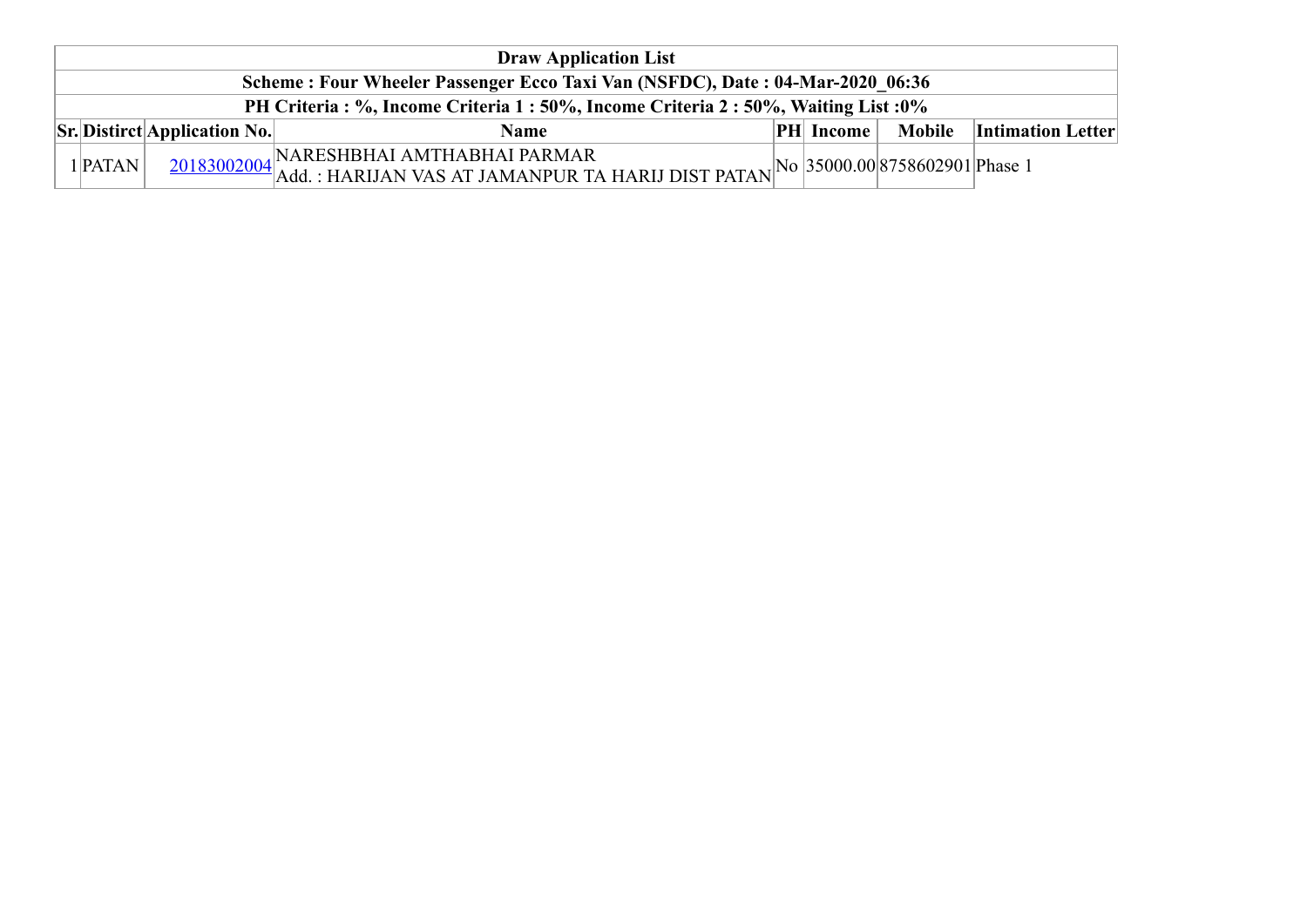| <b>Draw Application List</b>                                                  |                                                                               |                    |                                                                                                                                 |    |        |                                |                      |  |  |
|-------------------------------------------------------------------------------|-------------------------------------------------------------------------------|--------------------|---------------------------------------------------------------------------------------------------------------------------------|----|--------|--------------------------------|----------------------|--|--|
| Scheme: Four Wheeler Passenger Ecco Taxi Van (NSFDC), Date: 04-Mar-2020 06:36 |                                                                               |                    |                                                                                                                                 |    |        |                                |                      |  |  |
|                                                                               | PH Criteria: %, Income Criteria 1:50%, Income Criteria 2:50%, Waiting List:0% |                    |                                                                                                                                 |    |        |                                |                      |  |  |
| Sr.                                                                           | <b>Distirct</b>                                                               | Application<br>No. | <b>Name</b>                                                                                                                     | PH | Income | <b>Mobile</b>                  | Intimation<br>Letter |  |  |
|                                                                               | <b>BANAS</b><br>KANTHA                                                        |                    | <b>PRAVINKUMAR BHIKHABHAI PARMAR</b><br>20183000410 Add.: JAVAHARNAGAR, MALAN DARVAJA, MAFATPURA, VANKARVAS,<br><b>PALANPUR</b> |    |        | No 40000.00 8488833050 Phase 1 |                      |  |  |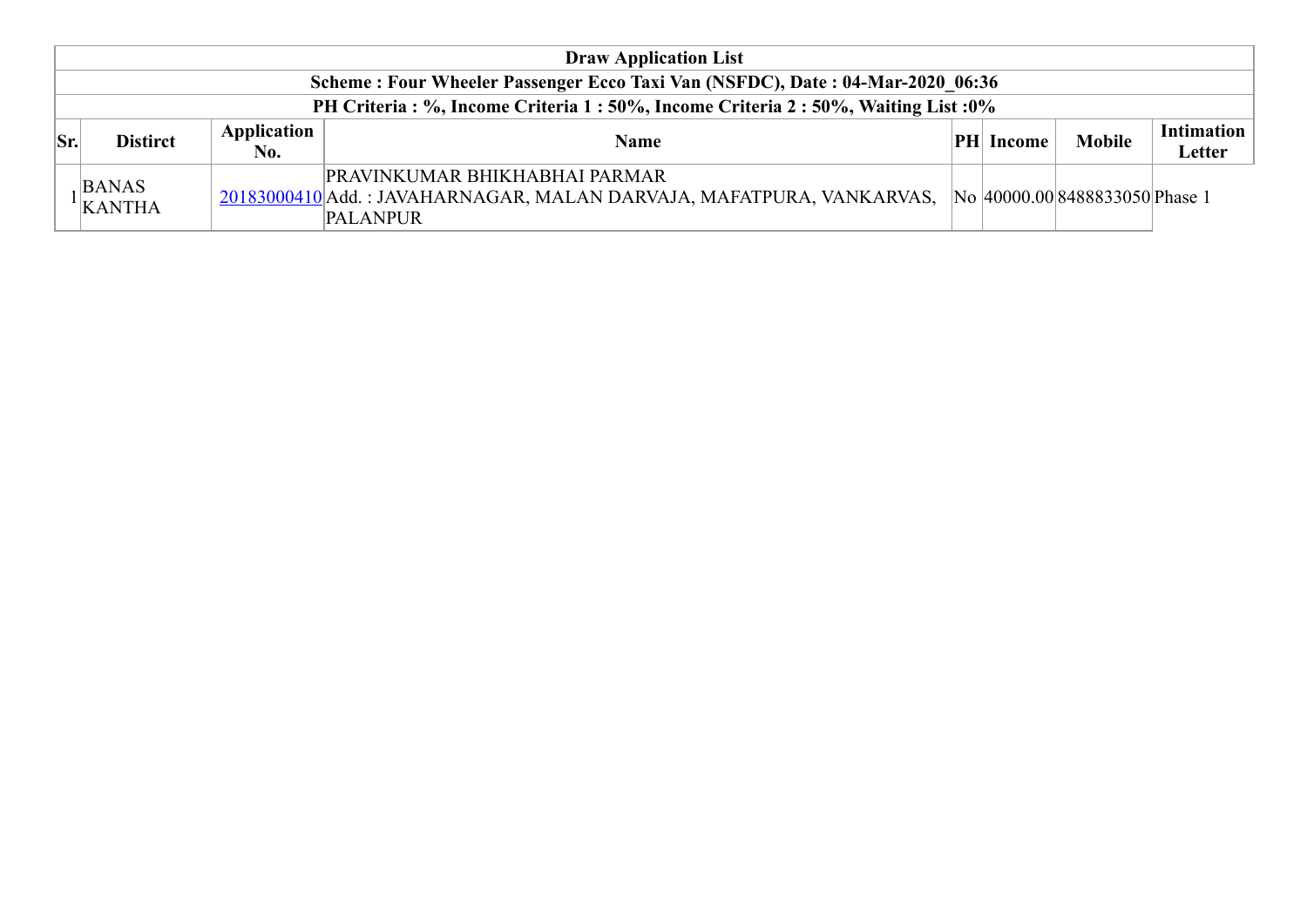| <b>Draw Application List</b>                                                  |                                      |                                                                     |  |                  |                                |                            |  |  |  |
|-------------------------------------------------------------------------------|--------------------------------------|---------------------------------------------------------------------|--|------------------|--------------------------------|----------------------------|--|--|--|
| Scheme: Four Wheeler Passenger Ecco Taxi Van (NSFDC), Date: 04-Mar-2020 06:36 |                                      |                                                                     |  |                  |                                |                            |  |  |  |
| PH Criteria: %, Income Criteria 1:50%, Income Criteria 2:50%, Waiting List:0% |                                      |                                                                     |  |                  |                                |                            |  |  |  |
|                                                                               | $\vert$ Sr. Distirct Application No. | <b>Name</b>                                                         |  | <b>PH</b> Income |                                | Mobile   Intimation Letter |  |  |  |
| $1$ KUTCH                                                                     |                                      | HARESHKUMAR DALAPATBHAI SOLANKI                                     |  |                  | No 65000.00 9904133600 Phase 1 |                            |  |  |  |
|                                                                               |                                      | $20183001360$ Add : TALAVADI VISTAR NAVISUNDARPURI GANDHIDHAM KUTCH |  |                  |                                |                            |  |  |  |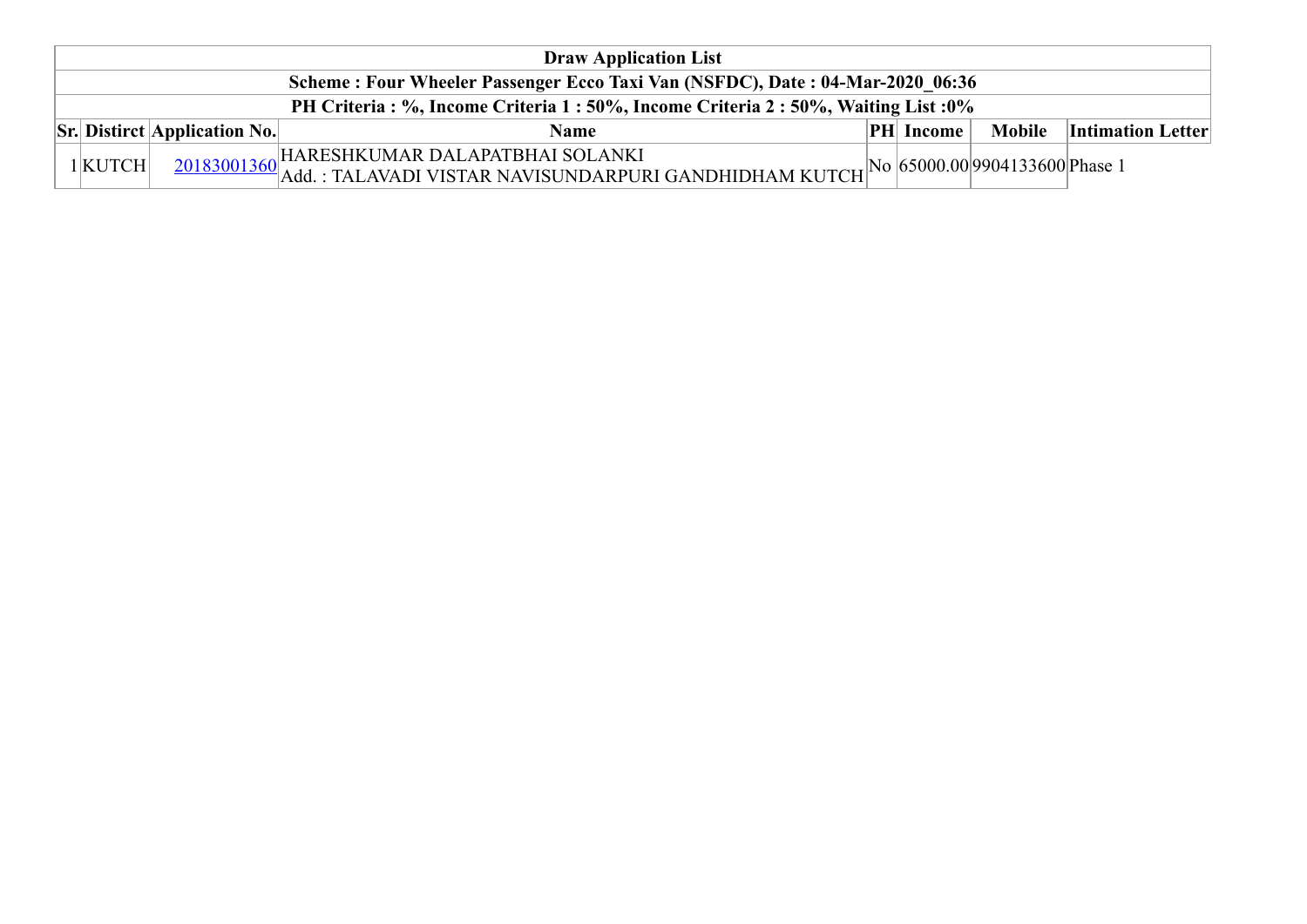| <b>Draw Application List</b> |                                                                                      |                         |                                      |  |                  |                                |                            |  |  |
|------------------------------|--------------------------------------------------------------------------------------|-------------------------|--------------------------------------|--|------------------|--------------------------------|----------------------------|--|--|
|                              | Scheme: Four Wheeler Passenger Ecco Taxi Van (NSFDC), Date: 04-Mar-2020 06:36        |                         |                                      |  |                  |                                |                            |  |  |
|                              | PH Criteria : %, Income Criteria 1 : 50%, Income Criteria 2 : 50%, Waiting List : 0% |                         |                                      |  |                  |                                |                            |  |  |
| $ S_{r}$                     | <b>Distirct</b>                                                                      | $\Delta$ pplication No. | <b>Name</b>                          |  | <b>PH</b> Income |                                | Mobile   Intimation Letter |  |  |
|                              | 1JUNAGADH                                                                            |                         | 20183001996 BHIMABHAI KANABHAI GOHEL |  |                  | No 30000.00 9712155966 Phase 1 |                            |  |  |